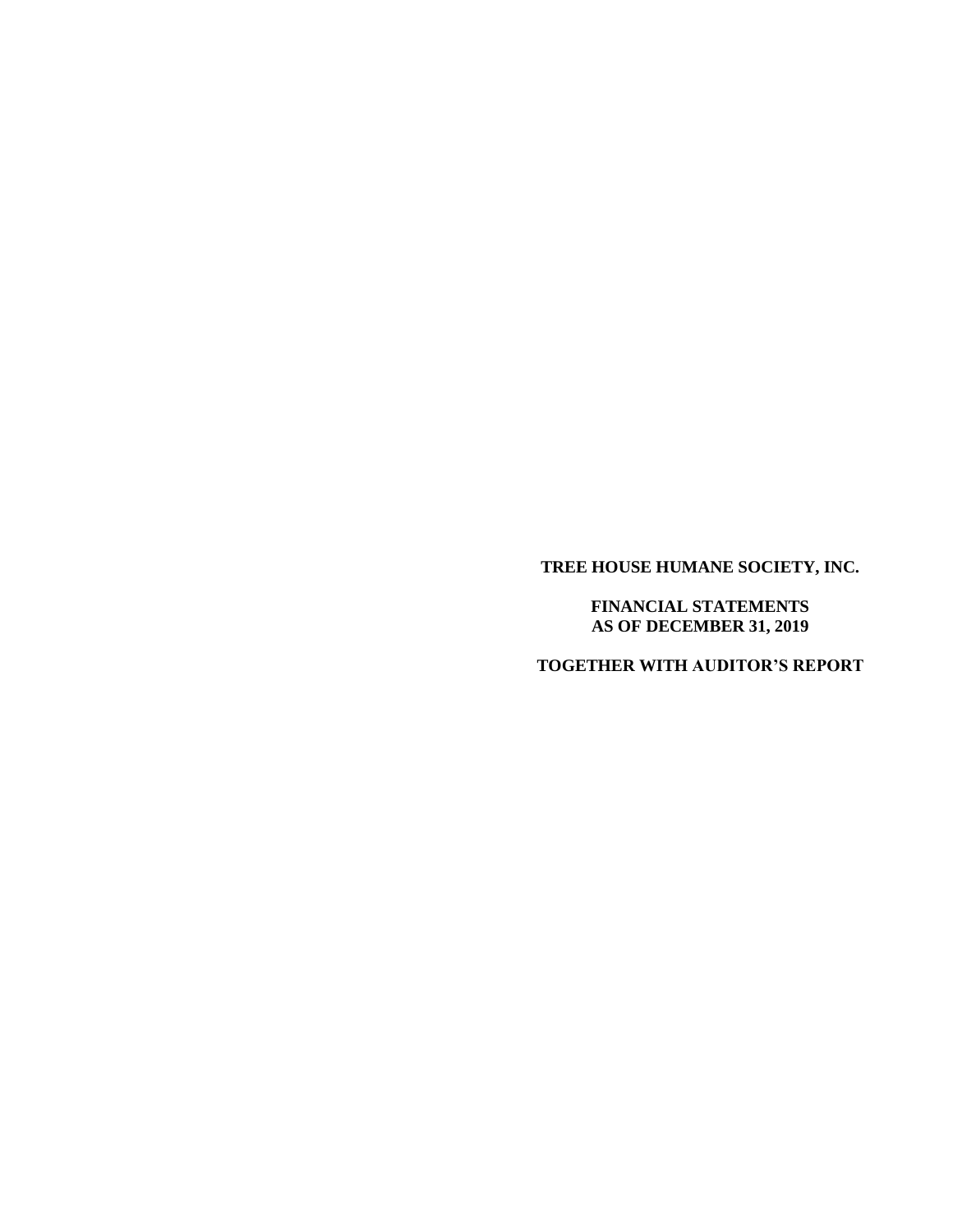

**Certified Public Accountants**  4320 WINFIELD ROAD, SUITE 450 WARRENVILLE, IL 60555 630 665 4440

duganlopatka.com

# INDEPENDENT AUDITOR'S REPORT

To the Board of Directors of Tree House Humane Society, Inc.:

We have audited the accompanying financial statements of Tree House Humane Society, Inc. (a nonprofit organization) which comprise the statement of financial position as of December 31, 2019, and the related statements of activities, functional expenses and cash flows for the year then ended, and the related notes to the financial statements.

# *Management's Responsibility for the Financial Statements*

Management is responsible for the preparation and fair presentation of these financial statements in accordance with accounting principles generally accepted in the United States of America; this includes the design, implementation, and maintenance of internal control relevant to the preparation and fair presentation of financial statements that are free from material misstatement, whether due to fraud or error.

### *Auditor's Responsibility*

Our responsibility is to express an opinion on these financial statements based on our audit. We conducted our audit in accordance with auditing standards generally accepted in the United States of America. Those standards require that we plan and perform the audit to obtain reasonable assurance about whether the financial statements are free from material misstatement.

An audit involves performing procedures to obtain audit evidence about the amounts and disclosures in the financial statements. The procedures selected depend on the auditor's judgment, including the assessment of the risks of material misstatement of the financial statements, whether due to fraud or error. In making those risk assessments, the auditor considers internal control relevant to the entity's preparation and fair presentation of the financial statements in order to design audit procedures that are appropriate in the circumstances, but not for the purpose of expressing an opinion on the effectiveness of the entity's internal control. Accordingly, we express no such opinion. An audit also includes evaluating the appropriateness of accounting policies used, and the reasonableness of significant accounting estimates made by management, as well as evaluating the overall presentation of the financial statements.

We believe that the audit evidence we have obtained is sufficient and appropriate to provide a basis for our audit opinion.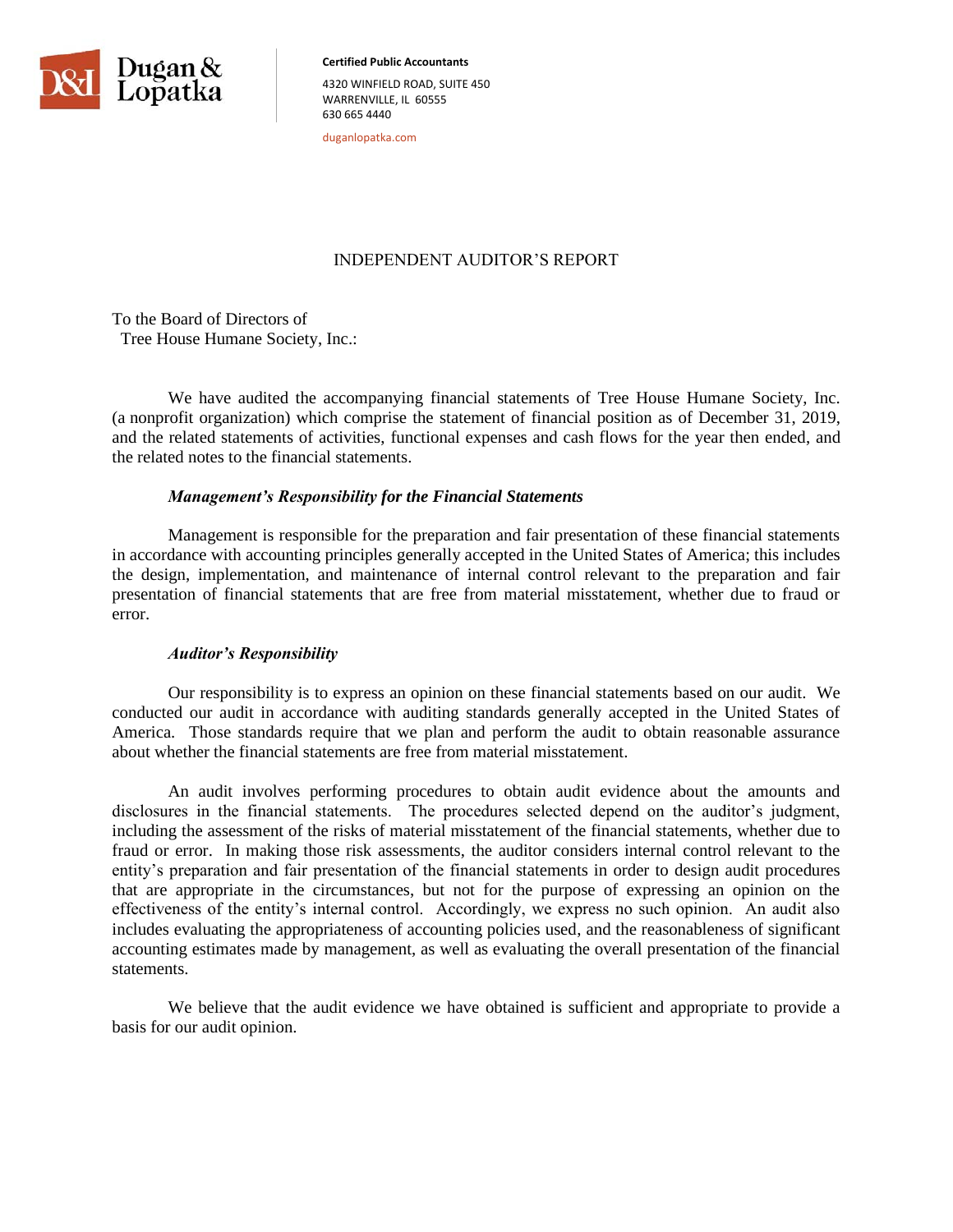Independent Auditor's Report Tree House Humane Society, Inc. Page two

#### *Opinion*

In our opinion, the financial statements referred to above present fairly, in all material respects, the financial position of Tree House Humane Society, Inc. as of December 31, 2019, and the changes in its net assets and its cash flows for the years then ended, in accordance with accounting principles generally accepted in the United States of America.

### *Correction of Error*

As described in Note 11 to the financial statements, Tree House Humane Society incorrectly calculated depreciation expense based on the depreciation method being used by the Society. Our opinion is not modified with respect to that matter.

Dugan + Dopatha

DUGAN & LOPATKA

Warrenville, Illinois May 29, 2020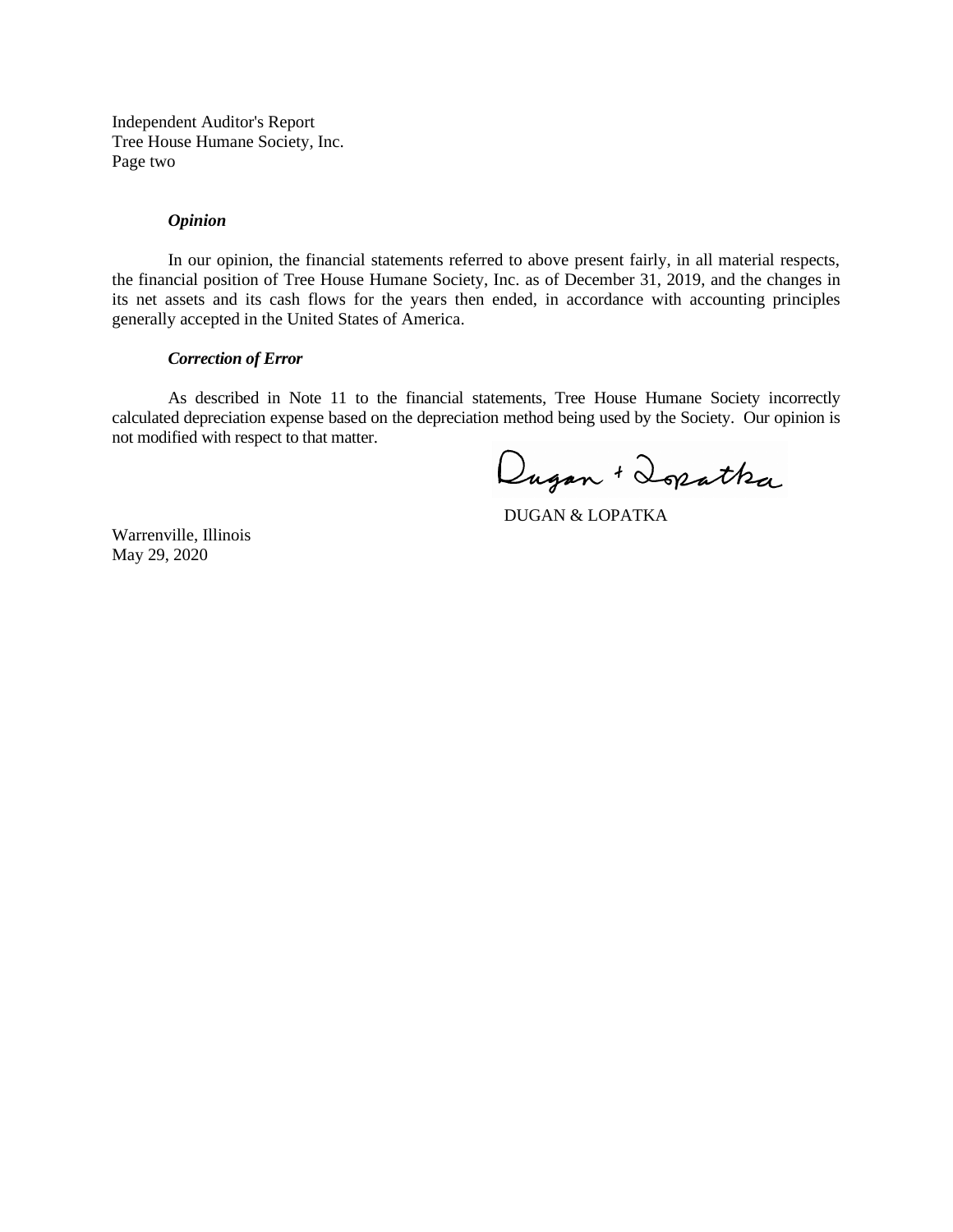# TREE HOUSE HUMANE SOCIETY STATEMENT OF FINANCIAL POSITION DECEMBER 31, 2019

# A S S E T S

| <b>CURRENT ASSETS:</b>                   |                 |
|------------------------------------------|-----------------|
| Cash and cash equivalents                | \$<br>1,598,522 |
| Receivables                              | 25,000          |
| Investments                              | 1,381,532       |
| Prepaid expenses                         | 25,803          |
| Total current assets                     | 3,030,857       |
|                                          |                 |
| PROPERTY AND EQUIPMENT                   |                 |
| Land                                     | 630,000         |
| Building and building improvements       | 6,564,417       |
| Machinery and equipment                  | 308,064         |
| Furniture and fixtures                   | 217,674         |
| Vehicles                                 | 51,326          |
|                                          | 7,771,481       |
| Less - Accumulated depreciation          | (700, 601)      |
|                                          |                 |
| Total property and equipment             | 7,070,880       |
| <b>OTHER ASSETS:</b>                     |                 |
| Cash held for investment in perpetuity   | 7,520           |
|                                          |                 |
| Total assets                             | \$10,109,257    |
|                                          |                 |
| <b>LIABILITIES AND NET ASSETS</b>        |                 |
| <b>CURRENT LIABILITIES:</b>              |                 |
| Accounts payable                         | \$<br>25,593    |
| Accrued expenses                         | 67,929          |
| Mortgage payable, current portion        | 87,885          |
| Total current liabilities                | 181,407         |
|                                          |                 |
| <b>LONG-TERM LIABILITIES:</b>            |                 |
| Mortgage payable, net of current portion | 369,649         |
| <b>NET ASSETS:</b>                       |                 |
| Without donor restrictions               | 9,448,497       |
| With donor restrictions                  | 109,704         |
|                                          |                 |
| Total net assets                         | 9,558,201       |
| Total liabilities and net assets         | \$10,109,257    |
|                                          |                 |

The accompanying notes are an integral part of this statement.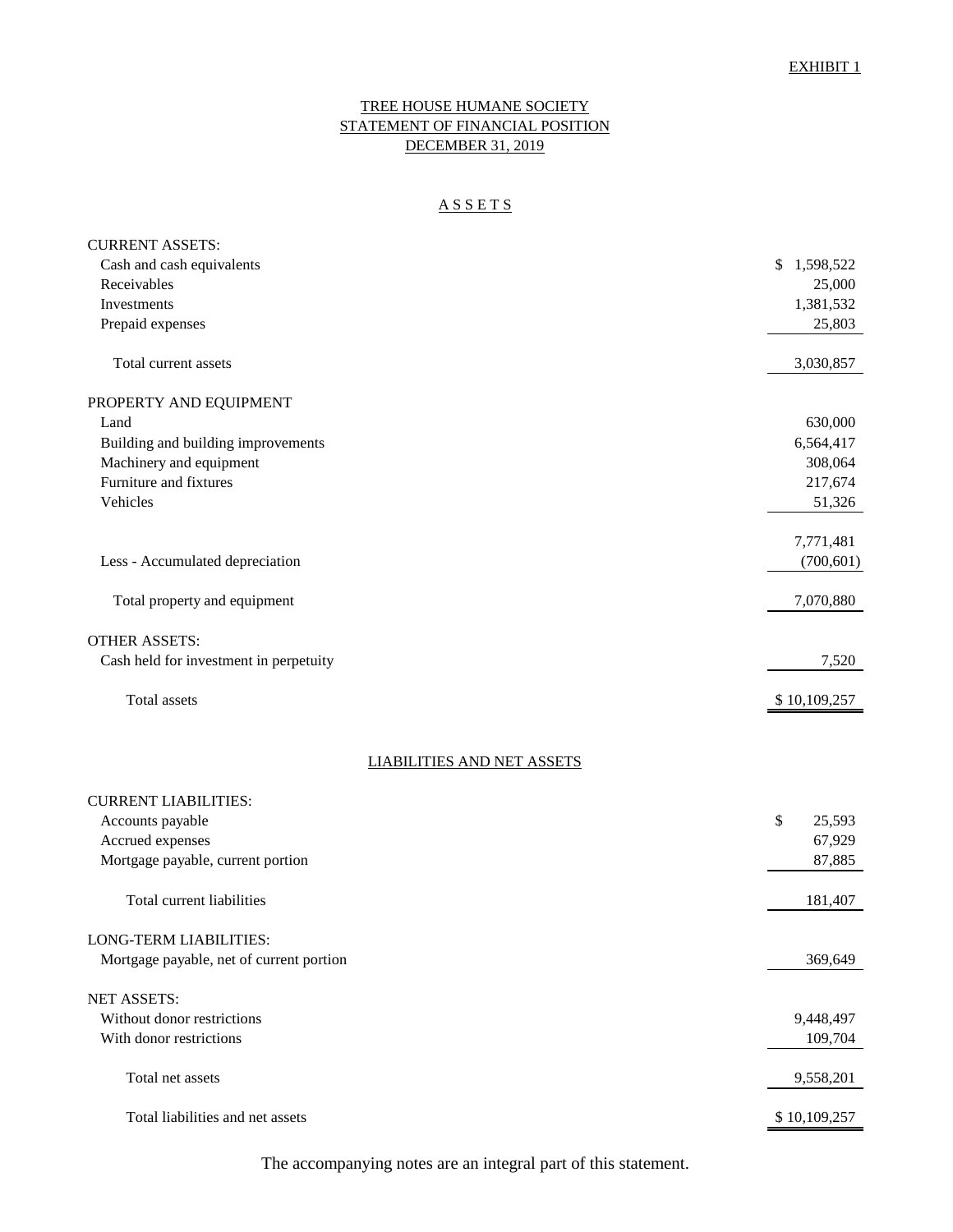# TREE HOUSE HUMANE SOCIETY STATEMENT OF ACTIVITIES FOR THE YEAR ENDED DECEMBER 31, 2019

|                                                       | Without Donor   | With Donor    |                |
|-------------------------------------------------------|-----------------|---------------|----------------|
|                                                       | Restrictions    | Restrictions  | Total          |
| PUBLIC SUPPORT:                                       |                 |               |                |
| Contributions                                         | \$<br>1,510,156 | \$<br>95,000  | 1,605,156<br>S |
| Grant                                                 | 18,638          | 45,000        | 63,638         |
| <b>Bequests</b>                                       | 3,282,697       |               | 3,282,697      |
| Membership dues                                       | 20,883          |               | 20,883         |
| Special events                                        | 107,403         |               | 107,403        |
| Assets released from restrictions                     | 39,920          | (39, 920)     |                |
| Total public support                                  | 4,979,697       | 100,080       | 5,079,777      |
| PROGRAM SERVICE FEES AND OTHER:                       |                 |               |                |
| Program fees                                          | 132,037         |               | 132,037        |
| Merchandise sales                                     | 58,059          |               | 58,059         |
| Miscellaneous income                                  | 11,737          |               | 11,737         |
| Investment income                                     | 126,921         |               | 126,921        |
| Total program service fees and other revenues         | 328,754         |               | 328,754        |
| Total revenues and other support                      | 5,308,451       | 100,080       | 5,408,531      |
| <b>EXPENSES:</b>                                      |                 |               |                |
| Program services                                      |                 |               |                |
| Shelter                                               | 823,847         |               | 823,847        |
| Clinic                                                | 690,635         |               | 690,635        |
| Other community programs                              | 143,746         |               | 143,746        |
| Total program services                                | 1,658,228       |               | 1,658,228      |
| Support                                               |                 |               |                |
| Management and general                                | 523,723         |               | 523,723        |
| Fundraising                                           | 411,542         |               | 411,542        |
| Total support                                         | 935,265         |               | 935,265        |
| Total expenses                                        | 2,593,493       |               | 2,593,493      |
| CHANGES IN NET ASSETS                                 | 2,714,958       | 100,080       | 2,815,038      |
| NET ASSETS, beginning of year, as previously reported | 6,661,355       | 9,624         | 6,670,979      |
| PRIOR PERIOD ADJUSTMENT                               | 72,184          |               | 72,184         |
| NET ASSETS, beginning of year, as restated            | 6,733,539       | 9,624         | 6,743,163      |
| NET ASSETS, end of year                               | \$9,448,497     | 109,704<br>\$ | \$9,558,201    |

The accompanying notes are an integral part of this statement.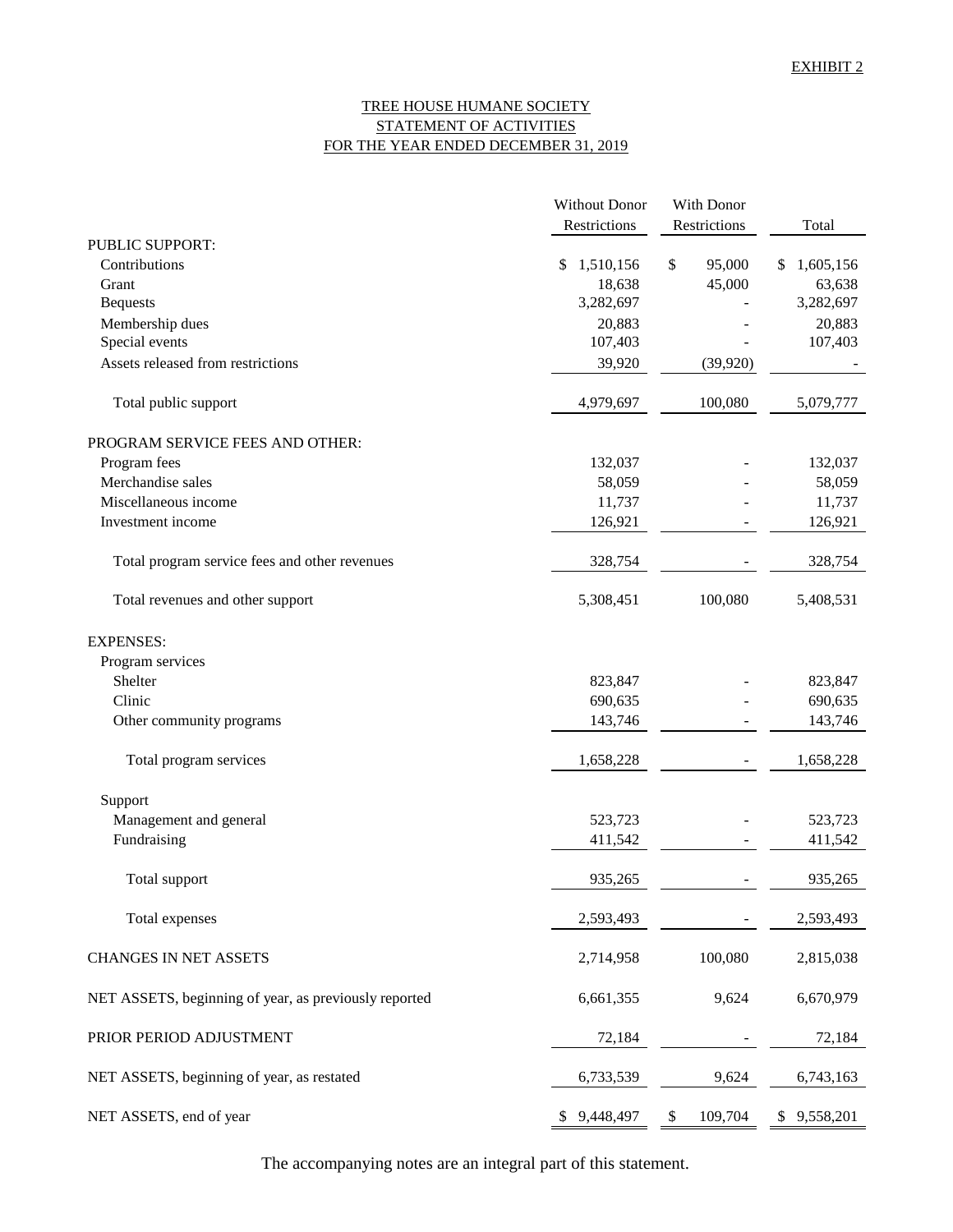# TREE HOUSE HUMANE SOCIETY STATEMENT OF CASH FLOWS FOR THE YEAR ENDED DECEMBER 31, 2019

| CASH FLOWS FROM OPERATING ACTIVITIES:                           |                 |
|-----------------------------------------------------------------|-----------------|
| Change in net assets                                            | \$<br>2,815,038 |
| Adjustments to reconcile change in total net assets             |                 |
| to net cash provided by operating activities:                   |                 |
| Depreciation                                                    | 236,406         |
| Contributions received for long-term purposes                   | (82,500)        |
| Realized and unrealized (gain) on investments                   | (63, 658)       |
| Change in current assets and liabilities:                       |                 |
| (Increase) in contribution receivable                           | (25,000)        |
| Decrease in other assets                                        | 2,104           |
| (Increase) decrease in inventory, prepaid expenses and deposits | (11, 384)       |
| Increase in accounts payable                                    | 20,390          |
| Increase in accrued expenses                                    | 67,929          |
| Net cash provided by operating activities                       | 2,959,325       |
| CASH FLOWS FROM INVESTING ACTIVITIES:                           |                 |
| Purchase of investments                                         | (1,051,555)     |
| Purchase of fixed assets                                        | (100, 020)      |
| Net cash (used in) investing activities                         | (1, 151, 575)   |
| CASH FLOWS FROM FINANCING ACTIVITIES                            |                 |
| Proceeds from contributions restricted for long-term purposes   | 82,500          |
| Payments on mortgage payable                                    | (1,228,427)     |
| Net cash (used in) financing activities                         | (1,145,927)     |
| NET CHANGE IN CASH AND CASH EQUIVALENTS                         | 661,823         |
| CASH AND CASH EQUIVALENTS, Beginning of year                    | 936,699         |
| CASH AND CASH EQUIVALENTS, End of year                          | \$1,598,522     |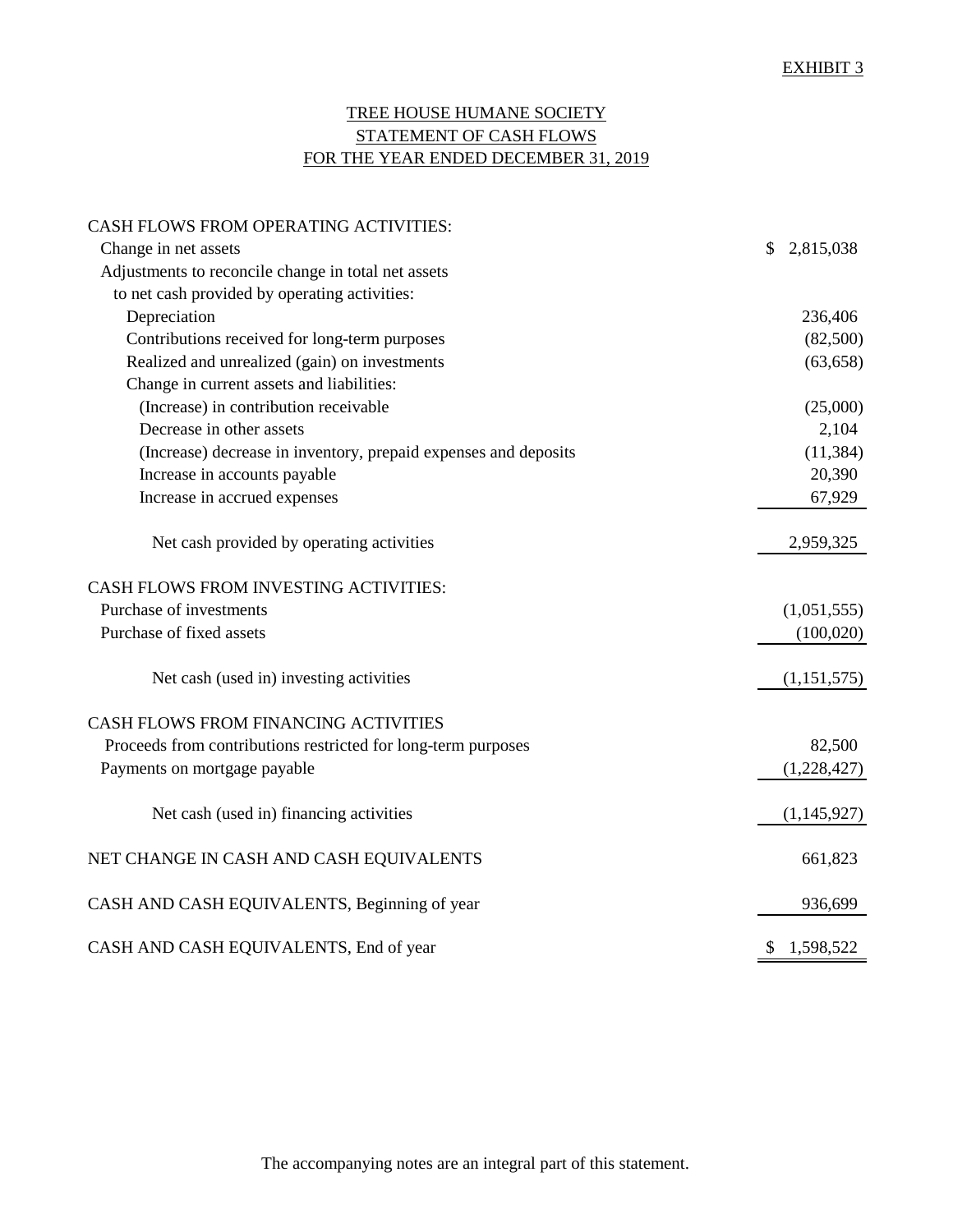### TREE HOUSE HUMANE SOCIETY STATEMENT OF FUNCTIONAL EXPENSES FOR THE YEAR ENDED DECEMBER 31, 2019

|                           |                     | Program Services |                                        |         |    |                                | Support |           |    |                           |     |             |    |         |    |                       |
|---------------------------|---------------------|------------------|----------------------------------------|---------|----|--------------------------------|---------|-----------|----|---------------------------|-----|-------------|----|---------|----|-----------------------|
|                           | Shelter<br>Services |                  | Clinical and<br>Veterinary<br>Services |         |    | Other<br>Community<br>Programs |         | Total     |    | Management<br>and General |     | Fundraising |    | Total   |    | Organization<br>Total |
|                           |                     |                  |                                        |         |    |                                |         |           |    |                           |     |             |    |         |    |                       |
| <b>Salaries</b>           | \$                  | 480,896          | \$.                                    | 377,137 | \$ | 76,961                         | \$      | 934,994   | \$ | 258,810                   | \$  | 172,450     | \$ | 431,260 | \$ | 1,366,254             |
| <b>Employee benefits</b>  |                     | 7,719            |                                        | 6,155   |    | 1,256                          |         | 15,130    |    | 4,485                     |     | 2,682       |    | 7,167   |    | 22,297                |
| Payroll taxes             |                     | 35,349           |                                        | 28,033  |    | 5,782                          |         | 69,164    |    | 37,625                    |     | 12,239      |    | 49,864  |    | 119,028               |
| Advertising               |                     |                  |                                        |         |    | 1,453                          |         | 1,453     |    |                           |     | 856         |    | 856     |    | 2,309                 |
| Bank and credit card fees |                     | 2,548            |                                        | 139     |    | 53                             |         | 2,740     |    | 1,764                     |     | 16,279      |    | 18,043  |    | 20,783                |
| Consultants               |                     |                  |                                        |         |    | 75                             |         | 75        |    | 18,540                    |     | 20,721      |    | 39,261  |    | 39,336                |
| Depreciation              |                     | 83,210           |                                        | 65,257  |    | 13,317                         |         | 161,784   |    | 44,783                    |     | 29,839      |    | 74,622  |    | 236,406               |
| Equipment rental          |                     | 9,081            |                                        | 7,122   |    | 1,453                          |         | 17,656    |    | 16,017                    |     | 21,417      |    | 37,434  |    | 55,090                |
| Food                      |                     | 4,916            |                                        | 3,475   |    | 799                            |         | 9,190     |    | 9,421                     |     | 688         |    | 10,109  |    | 19,299                |
| Insurance                 |                     | 40,273           |                                        | 31,583  |    | 6,445                          |         | 78,301    |    | 21,674                    |     | 14,442      |    | 36,116  |    | 114,417               |
| Interest                  |                     | 22,126           |                                        | 17,352  |    | 3,541                          |         | 43,019    |    | 11,908                    |     | 7,935       |    | 19,843  |    | 62,862                |
| Lab tests                 |                     |                  |                                        | 23,133  |    |                                |         | 23,133    |    |                           |     |             |    |         |    | 23,133                |
| Licenses and fees         |                     | 3,481            |                                        | 831     |    | 648                            |         | 4,960     |    | 2,496                     |     | 267         |    | 2,763   |    | 7,723                 |
| Medicine                  |                     |                  |                                        | 70,249  |    |                                |         | 70,249    |    |                           |     |             |    |         |    | 70,249                |
| Occupancy                 |                     | 35,978           |                                        | 28,215  |    | 5,758                          |         | 69,951    |    | 19,363                    |     | 12,902      |    | 32,265  |    | 102,216               |
| Office supplies           |                     | 32,241           |                                        | 16,569  |    | 7,027                          |         | 55,837    |    | 17,018                    |     | 12,599      |    | 29,617  |    | 85,454                |
| Payroll service           |                     |                  |                                        |         |    |                                |         |           |    | 9,761                     |     |             |    | 9,761   |    | 9,761                 |
| Postage and shipping      |                     | 247              |                                        | 167     |    | 3,889                          |         | 4,303     |    | 10,542                    |     | 12,274      |    | 22,816  |    | 27,119                |
| Printing and publications |                     | 866              |                                        | 483     |    | 7,362                          |         | 8,711     |    | 4,403                     |     | 38,066      |    | 42,469  |    | 51,180                |
| Professional fees         |                     | 5,356            |                                        | 2,455   |    | 2,361                          |         | 10,172    |    | 17,336                    |     | 6,887       |    | 24,223  |    | 34,395                |
| Supplies                  |                     | 52,330           |                                        | 1,828   |    | 4,672                          |         | 58,830    |    | 6,681                     |     | 26,563      |    | 33,244  |    | 92,074                |
| Telephone                 |                     | 1,079            |                                        | 32      |    |                                |         | 1,111     |    | 9,911                     |     |             |    | 9,911   |    | 11,022                |
| Taxes                     |                     |                  |                                        |         |    |                                |         |           |    | 115                       |     | 1,667       |    | 1,782   |    | 1,782                 |
| Travel                    |                     | 6,046            |                                        | 5,955   |    | 894                            |         | 12,895    |    | 1,070                     |     | 769         |    | 1,839   |    | 14,734                |
| Veterinary Fees           |                     | 105              |                                        | 4,465   |    |                                |         | 4,570     |    |                           |     |             |    |         |    | 4,570                 |
| Total expenses            |                     | 823,847          |                                        | 690,635 |    | 143,746                        | S       | 1,658,228 | S  | 523,723                   | \$. | 411,542     |    | 935,265 | S  | 2,593,493             |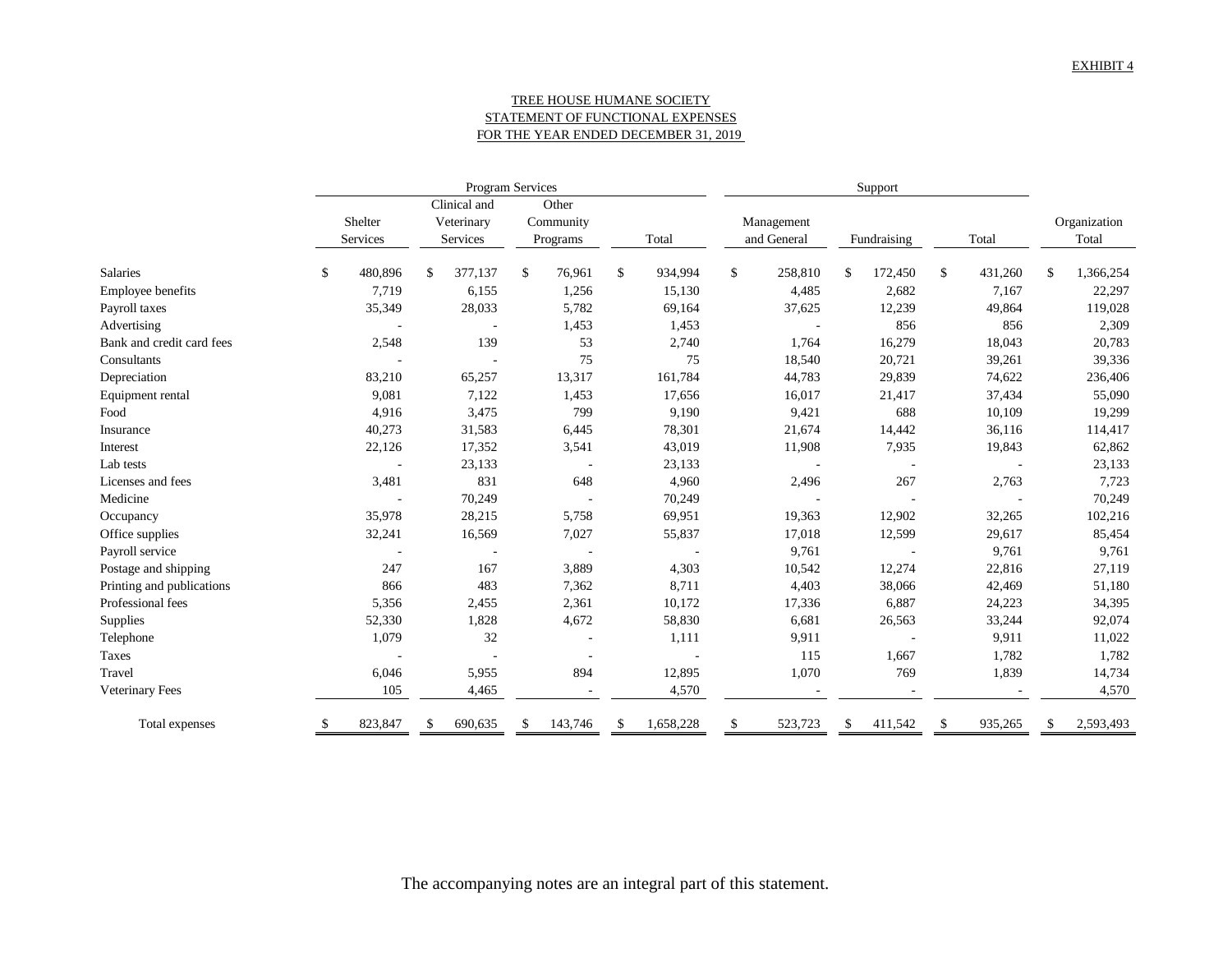# TREE HOUSE HUMANE SOCIETY, INC. NOTES TO FINANCIAL STATEMENTS DECEMBER 31, 2019

### (1) SUMMARY OF SIGNIFICANT ACCOUNTING POLICIES:

### Nature of Activities -

Tree House (the Society) is one of Chicago's oldest cage-free cat shelters, founded in 1971. The Society envisions a world where every cat thrives. The mission of the organization is to empower communities of caregivers to protect, nurture, and support solutions so no cat suffers.

- Shelter Services: care and placement of shelter cats in forever homes after screening and counseling. Tree House is a top transfer/rescue partner for high-intake shelters in Chicago and Illinois, and has a Cat Café that highlights Feline Leukemia cats.
- Clinical and Veterinary Services: high-quality vet care, spay/neuter, vaccinations, and surgeries for resident and community cats; and foster care for cats who are recovering. Planning is also underway for the Veterinary Wellness Center to open in 2021 to serve the general public. Pet caregivers will be able to access low cost spay/neuter and basic wellness services that will help them keep their pets healthy and home. This community initiative will aim to fight one of the causes of pets being surrendered to shelters: illness and inability to pay for treatment.
- Community Programs: trap/neuter/return and support for volunteers caring for 4,000+ outdoor cats throughout Chicagoland; and relocation of feral cats to residences/businesses for rodent control, a pet food pantry; and humane education for local retirement and student communities.

The financial statements were available to be issued on May 29, 2020, with subsequent events being evaluated through this date.

# Basis of Accounting -

The accounts of the Society are maintained on the accrual basis.

### Basis of Presentation -

Information regarding the financial position and activities of the Society are reported in two classes of net assets (as applicable): net assets without donor restrictions or net assets with donor restrictions, the latter of which is based on the existence or absence of externally (donor) imposed restrictions on contributions. Accordingly, net assets of the Society and changes therein are classified and reported as follows:

*Without donor restrictions* - Net assets that are not subject to donor-imposed stipulations. They include all activities of the Society, except for those that are temporarily or permanently restricted by donors. Board designated amounts are part of unrestricted net assets.

*With donor restrictions* - Net assets subject to donor-imposed stipulations that can be removed through the passage of time (time restrictions) or actions of the Society (purpose restrictions). Net assets with donor restrictions are also subject to the restrictions imposed by donors who require that the principal of this class of net assets be retained in perpetuity as an endowment with only the income to be reclassified to unrestricted net assets.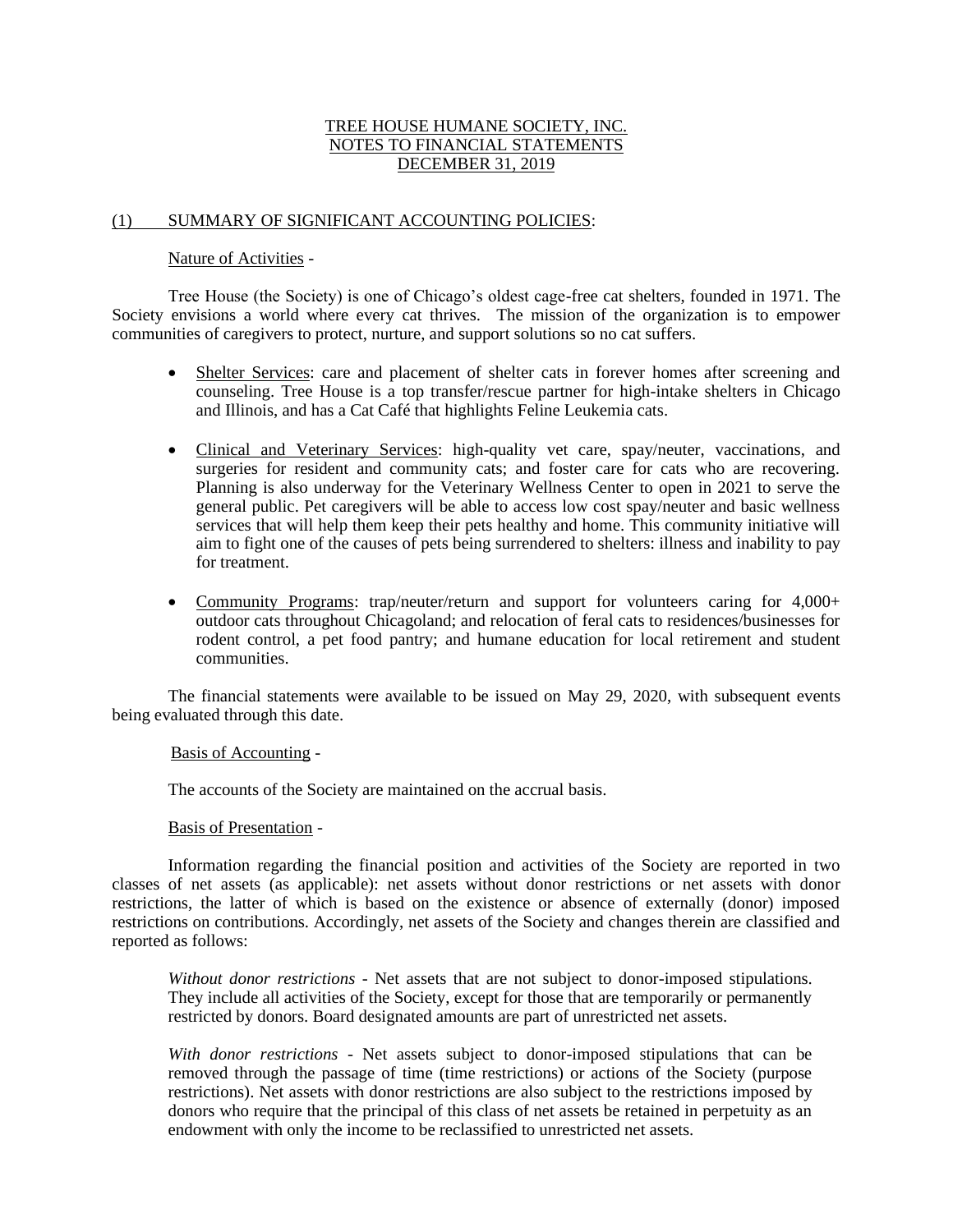# (1) SUMMARY OF SIGNIFICANT ACCOUNTING POLICIES: (Continued)

### Cash and Cash Equivalents -

The Society considers all highly liquid investments with an initial maturity of three months or less to be cash equivalents, excluding those amounts contained in the investment portfolios.

#### Receivable and Bad Debt Expense -

Management considers receivables to be fully collectible; accordingly, no allowance for doubtful accounts has been provided. If an amount becomes uncollectible, it is charged to operations in the period in which that determination is made. Accounting principles generally accepted in the United States of America require that the allowance method be used to recognize bad debts; however, the effect of using the direct write-off method is not materially different from the results that would have been obtained under the allowance method.

#### Inventory -

Inventory is stated at the lower of cost or market, using procedures which approximate the firstin, first-out (FIFO) method of inventory valuation.

### Property and Equipment -

Property and equipment is recorded at historical cost. The Society capitalizes fixed asset additions over \$1,000. Depreciation is computed using the straight-line method for all property and equipment. The estimated useful lives in computing depreciation are as follows:

| Description                   | Years    |
|-------------------------------|----------|
| <b>Buildings</b>              | 30       |
| <b>Building Improvements</b>  | $5 - 30$ |
| Machinery and Equipment       | $3 - 10$ |
| <b>Furniture and Fixtures</b> | $3 - 10$ |
| Vehicles                      |          |

Depreciation expense for the year ended December 31, 2019 was \$236,406.

Maintenance and repairs, which neither materially add to the value of the property nor appreciably prolong its life, are charged to expense as incurred. Gains or losses on dispositions of property and equipment are included in the statement of activities.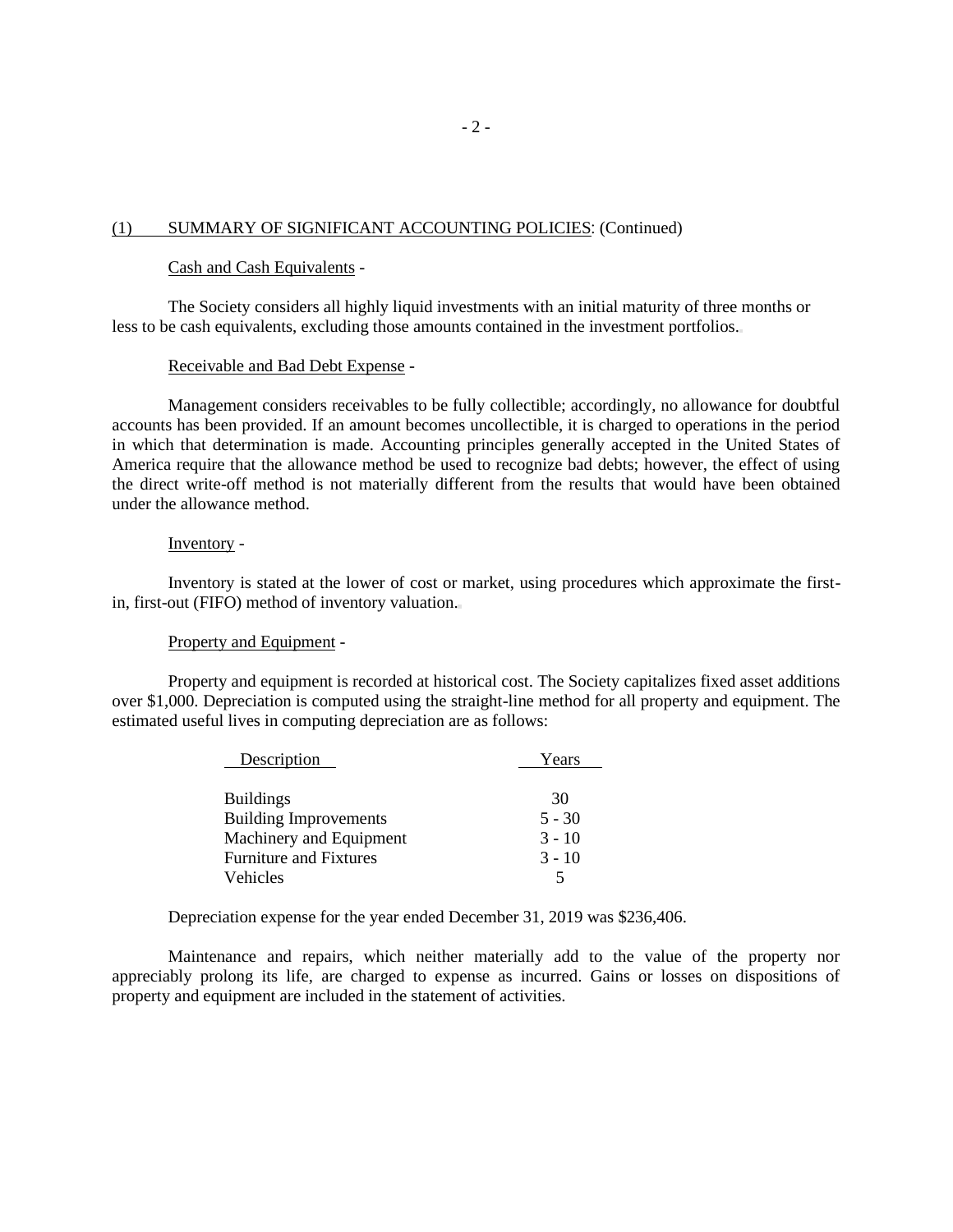### (1) SUMMARY OF SIGNIFICANT ACCOUNTING POLICIES: (Continued)

#### Revenue Recognition for Public Support -

The Society recognizes public support when cash, securities or other assets; an unconditional promise to give; or a notification of a beneficial interest is received. Conditional promises to give – that is, those with a measurable performance or other barrier and a right of return – are not recognized until the conditions on which they depend have been met. The Society reports gifts of cash and other assets as restricted support if they are received with donor stipulations that limit the use of the assets, or if they are designated as support for future periods. When a donor restriction expires; that is, when a stipulated time restriction ends or purpose restriction is accomplished, net assets with donor restrictions are reclassified to net assets without donor restrictions and reported in the statement of activities as net assets released from restrictions. Donor-imposed contributions whose restrictions are met in the same reporting period are reported as net assets without donor restrictions.

#### Program Service Fees -

The Society's revenue consists primarily of adoption fees, veterinary clinic fees, and merchandise sales. These services are considered to be a single performance obligation that is satisfied at a point in time when services are provided. Revenues from adoption fees are recognized at the point in time when a cat is placed with its new owner. Revenues from veterinary clinic services are recognized when the services are provided. Revenues from merchandise sales are recognized at the point the merchandise is transferred to the customer.

Disaggregation of Program Fees Revenue -

| <b>Adoption Fees</b>   | 129,074 |
|------------------------|---------|
| Veterinary clinic fees | 2,963   |
|                        |         |
| Total program fees     | 132,037 |

#### Functional Allocation of Expenses -

The financial statements report certain categories of expenses that are attributed to more than one program or supporting function. Therefore, expenses require allocation on a reasonable basis that is consistently applied. The expenses that are allocated include salaries and related expenses and depreciation which are allocated on the basis of estimates of time and effort.

#### Income Taxes -

The Society is exempt from federal and state income taxes under Section 501 (c)(3) of the Internal Revenue Code and is not considered to be a private foundation. It is also required to recognize or derecognize in its financial statements positions taken or expected to be taken in a tax return on a "more likely than not" threshold. The Society does not believe its financial statements include any uncertain tax positions. The Society's income tax filings for the years 2016 and thereafter remain subject to examination by the Internal Revenue Service.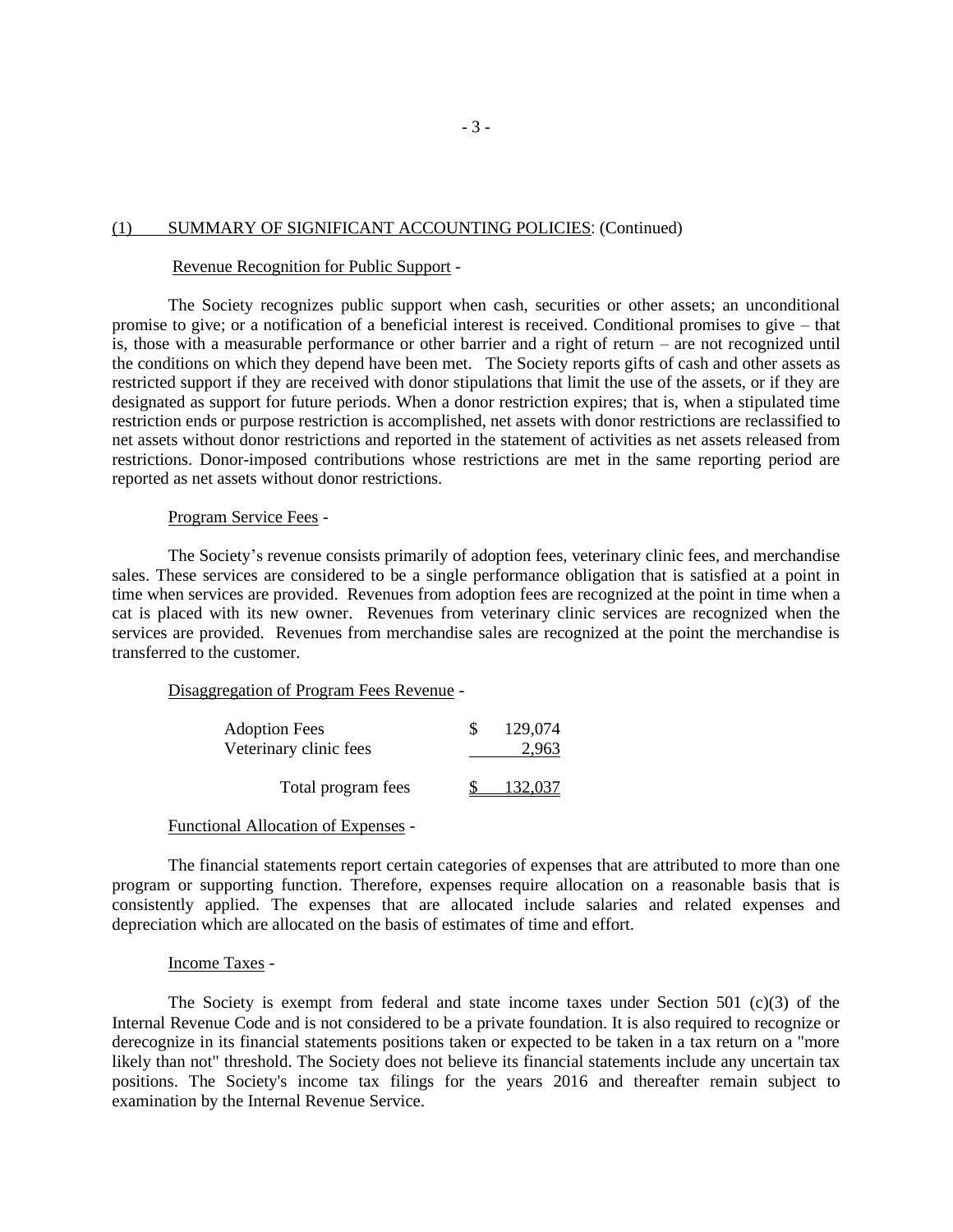### (1) SUMMARY OF SIGNIFICANT ACCOUNTING POLICIES: (Continued)

#### Use of Estimates -

The preparation of financial statements in conformity with generally accepted accounting principles requires management to make estimates and assumptions that affect the reported amounts of assets and liabilities, the disclosure of contingent assets and liabilities at the date of the financial statements and the reported amounts of revenues and expenses during the relevant period. Actual results could differ from those estimates.

#### New Accounting Pronouncements -

Effective January 1, 2019, the Society adopted Accounting Standards Update (ASU) 2014-09, Revenue from Contracts with Customers (Topic 606), and all subsequently issued clarifying ASU's which replaced most existing revenue recognition guidance in generally accepted accounting principles in the United State of America (GAAP). The new guidance requires the Society to recognize revenue to depict the transfer of goods or services to customers in an amount that reflects the consideration to which the Company expects to be entitled in exchange for those goods or services. The new guidance also requires expanded disclosures related to the nature, amount, timing and uncertainty of revenue, and cashflows arising from contracts with customers. The adoption of this new guidance was done using the modified retrospective method. The Society applied the new guidance using the practical expedient provided in Topic 606 that allows the guidance to be applied only to contracts that were not complete as of January 1, 2019.

Also, effective January 1, 2019, the Organization adopted ASU 2018-08, Not-for-Profit Entities: Clarifying the Scope and the Accounting Guidance for Contributions Received and Contributions Made. This guidance is intended to clarify and improve the scope and the accounting guidance for contributions received and contributions made. Key provisions in this guidance include clarification regarding the accounting for grants and contracts as exchange transactions or contributions, and improve guidance to better distinguish between conditional and unconditional contributions.

The adoption of these new standards did not result in a material impact to the Society's financial statements. There was no significant effect on the financial statements related to the adoption of these new standards which would require a cumulative adjustment to net assets at the date of adoption under the modified retrospective method.

# (2) CONCENTRATIONS:

#### Credit Risk -

Financial instruments, which potentially subject the entity to concentrations of credit risk, consist of money market accounts and investment securities.

The Society places its temporary cash and money market accounts with creditworthy, highquality financial institutions. The Society maintains its cash in various bank deposit accounts which, at times, may exceed federally insured limits. The Society has not experienced any losses in such accounts.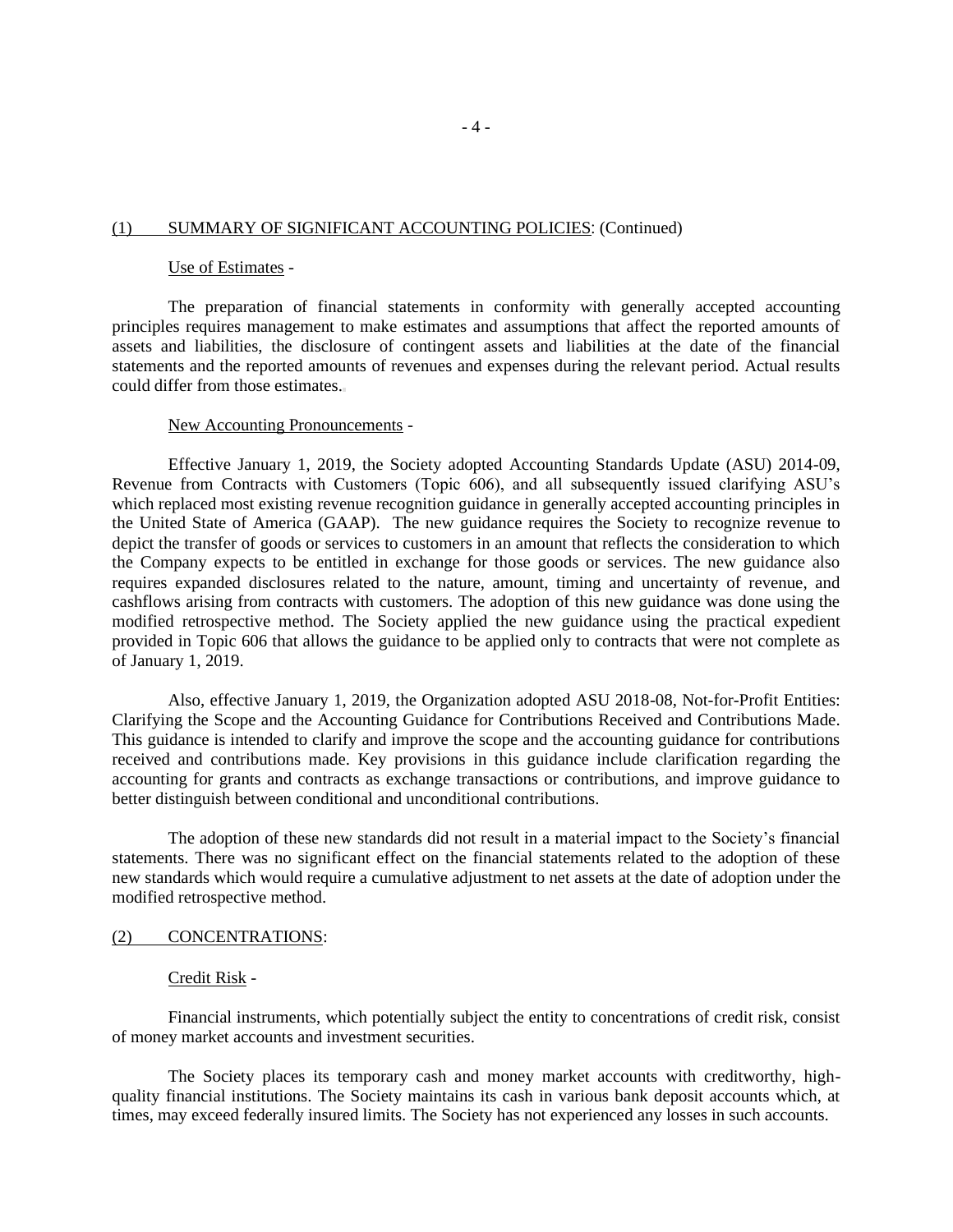### (2) CONCENTRATIONS: (Continued)

### Credit Risk - (Continued)

The Society has significant investments in stocks, bonds, and mutual funds and, therefore, is subject to concentrations of credit risk. Investments are monitored, and recommendations are made, by the finance committee, for approval by the Board of Directors. Although the fair value of investments is subject to fluctuations on a year-to-year basis, management believes the investment policy is prudent for the long-term welfare of the Society and its beneficiaries.

### Bequests -

In 2019, The Society was the beneficiary of a bequest from a single trust that amounted to approximately 52% of total revenue.

### (3) INVESTMENTS:

The composition of investments at December 31, 2019 is as follows:

| Equities                  | 263,347   |
|---------------------------|-----------|
| Fixed income funds        | 90.903    |
| Community foundation fund | 1,027,282 |
|                           | 1,381,532 |

Investment return for the year ended December 31, 2019 consists of the following:

| Dividends and interest<br>Unrealized gain on investments | 63,263<br>63,658 |
|----------------------------------------------------------|------------------|
|                                                          | 126.921          |

#### (4) FAIR VALUE MEASUREMENTS:

The Accounting Standards Codification for Fair Value Measurements established a framework for measuring fair value. That framework provides a fair value hierarchy that prioritizes the inputs to valuation techniques used to measure fair value. The hierarchy gives the highest priority to unadjusted quoted prices in active markets for identical assets or liabilities (level 1 measurements) and the lowest priority to unobservable inputs (level 3 measurements). The three levels of the fair value hierarchy are described as follows:

#### Level 1:

Inputs to the valuation methodology are unadjusted quoted prices for identical assets or liabilities in active markets.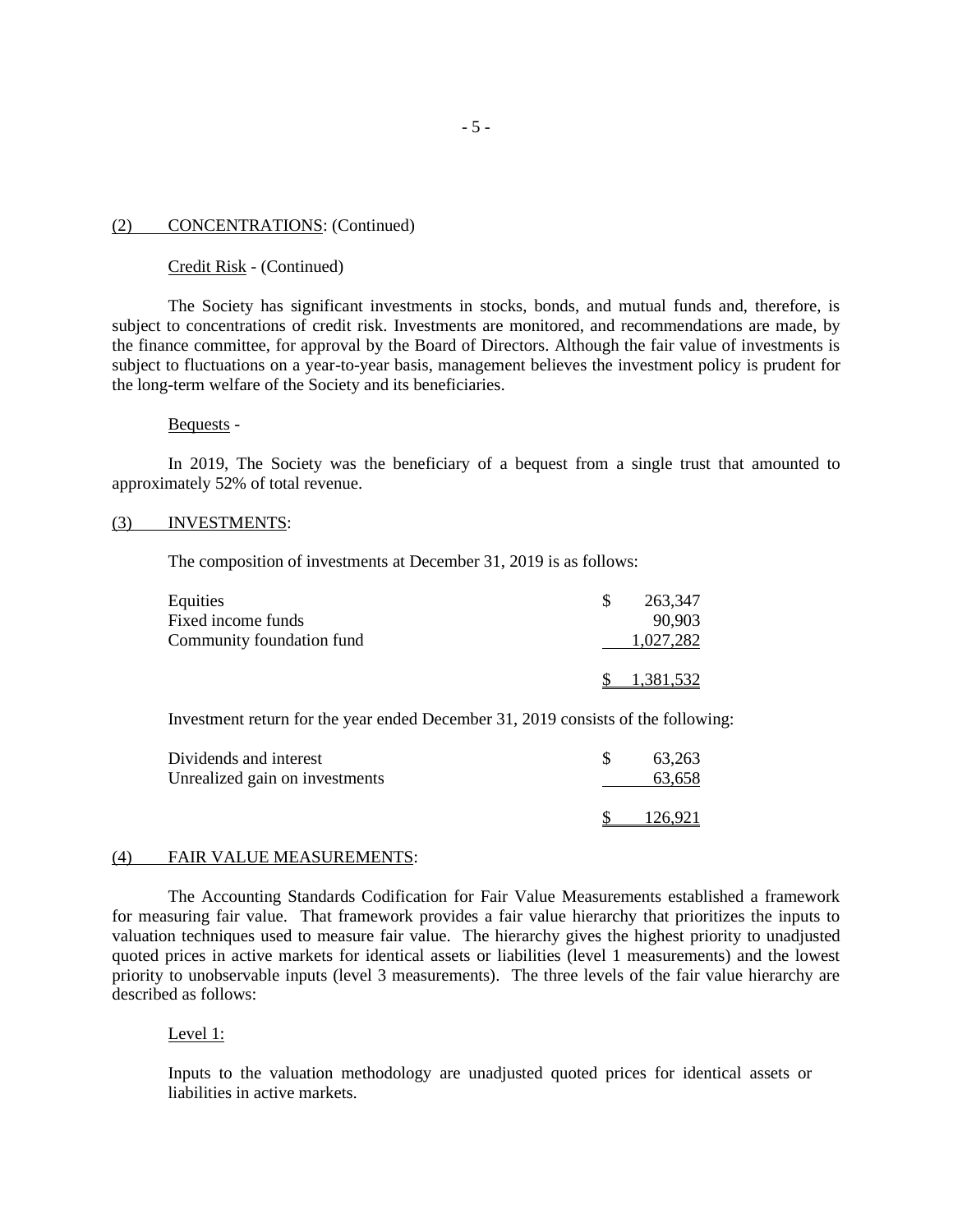### (4) FAIR VALUE MEASUREMENTS: (Continued)

#### Level 2:

Inputs to the valuation methodology include:

- quoted prices for similar assets or liabilities in active markets;
- quoted prices for identical or similar assets or liabilities in inactive markets;
- inputs other than quoted prices that are observable for the asset or liability;
- inputs that are derived principally from or corroborated by observable market data by correlation or other means.

If the asset or liability has a specified (contractual) term, the level 2 input must be observable for substantially the full term of the asset or liability.

#### Level 3:

Inputs to the valuation methodology are unobservable and significant to the fair value measurement.

The asset or liability's fair value measurement level within the fair value hierarchy is based on the lowest level of any input that is significant to the fair value measurement. Valuation techniques used need to maximize the use of observable inputs and minimize the use of unobservable inputs.

Following is a description of the valuation methodologies used for assets measured at fair value. There have been no changes in the methodologies used at December 31, 2019.

*Equity funds and fixed income funds:* Valued at the quoted market price the individual securities are traded on.

*Community Foundation Fund*: Valued at the fair market value of the Society's share of net assets of the Foundation as of December 31, 2019.

The preceding methods described may produce a fair value calculation that may not be indicative of net realizable value or reflective of future fair values. Furthermore, although the Society believes its valuation methods are appropriate and consistent with other market participants, the use of different methodologies or assumptions to determine the fair value of certain financial instruments could result in a different fair value measurement at the reporting date.

The following table sets forth by level, within the fair value hierarchy, the Society's assets at fair value:

|                                                             | Assets at Fair Value as of December, 31 2019 |                   |  |         |      |           |      |                                |  |
|-------------------------------------------------------------|----------------------------------------------|-------------------|--|---------|------|-----------|------|--------------------------------|--|
| Description                                                 |                                              | Level 1           |  | Level 2 |      | Level 3   |      | Total                          |  |
| Equities<br>Fixed income funds<br>Community foundation fund |                                              | 263,347<br>90,903 |  |         | - \$ | 1,027,282 | - \$ | 263,347<br>90,903<br>1,027,282 |  |
| Total assets at fair value                                  |                                              | 354.250           |  |         |      |           |      |                                |  |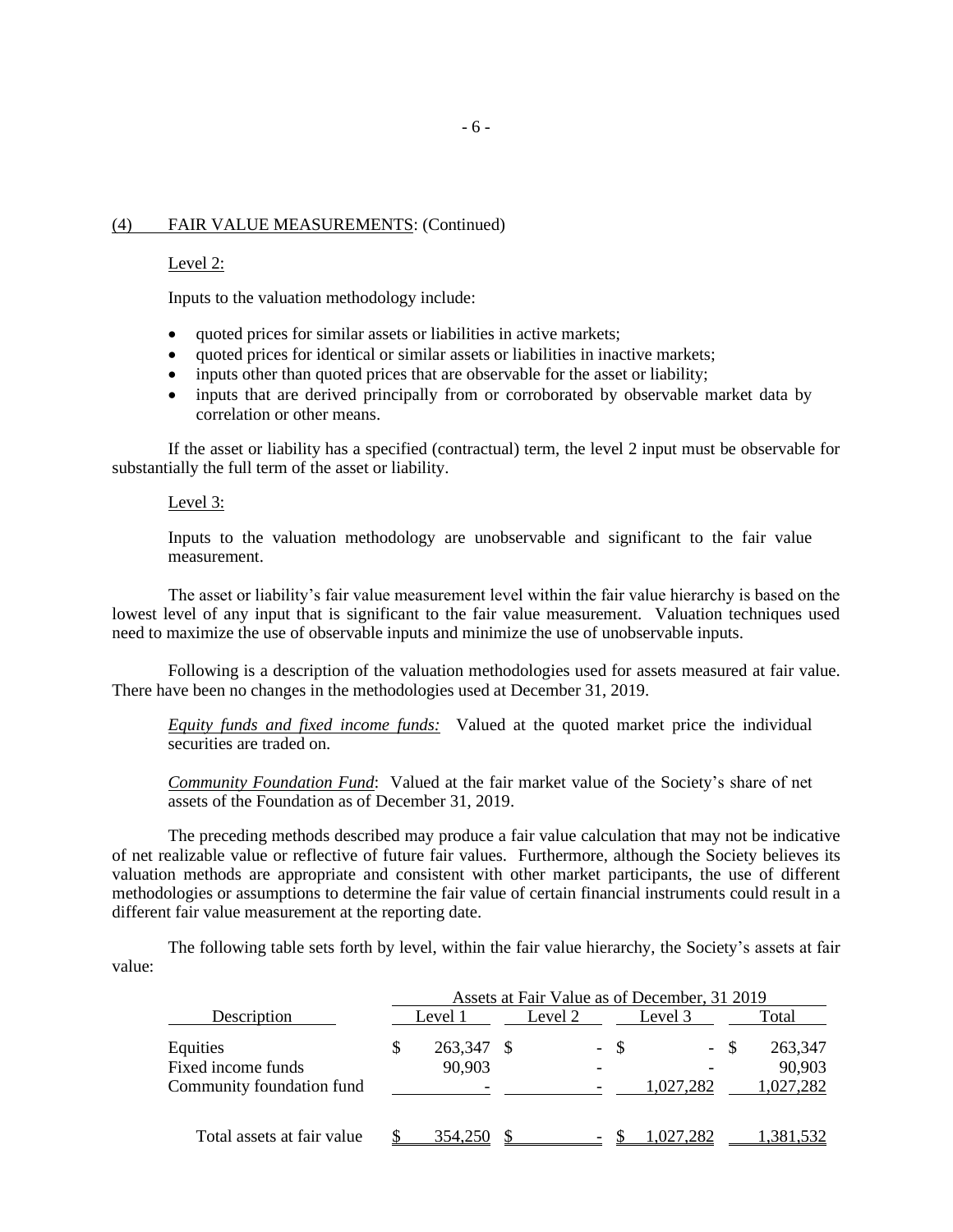### (4) FAIR VALUE MEASUREMENTS: (Continued)

The table below sets forth a summary of changes in the fair value of the Society's level 3 assets for the year ended December 31, 2019:

|     | Balance, beginning of year                                                                                                                                               | \$               |               |
|-----|--------------------------------------------------------------------------------------------------------------------------------------------------------------------------|------------------|---------------|
|     | Realized and unrealized gain relating<br>to instruments held at end of year                                                                                              | 24,629           |               |
|     | Interest, purchases and sales, net                                                                                                                                       | 1,002,653        |               |
|     | Balance, end of year                                                                                                                                                     | <u>1,027,282</u> |               |
| (5) | MORTGAGE PAYABLE:                                                                                                                                                        |                  |               |
|     | Payable to a bank in monthly installments<br>of \$9,373, principal and interest, through<br>July, 2024, bearing interest at 5.242%,<br>and secured by land and building. |                  | \$<br>457,534 |
|     | Less - Current maturities                                                                                                                                                |                  | 87,885        |
|     | Long-term maturities                                                                                                                                                     |                  | 369,649       |

The aggregate maturities for long-term debt for each of the succeeding five years are as follows:

| 2020  | \$<br>87,885 |
|-------|--------------|
| 2021  | 94,955       |
| 2022  | 100,031      |
| 2023  | 105,399      |
| 2024  | 69,264       |
|       |              |
| Total | 457,534      |

### (6) LEASES:

The Society leases veterinary lab equipment with monthly rental payments of \$720 and an expiration date in September 2023. The Society is responsible for adequate maintenance of the equipment.

The Society leases copiers and other IT equipment with monthly payments of \$2,241 and an expiration date in March 2021. Maintenance and IT services are included in the lease.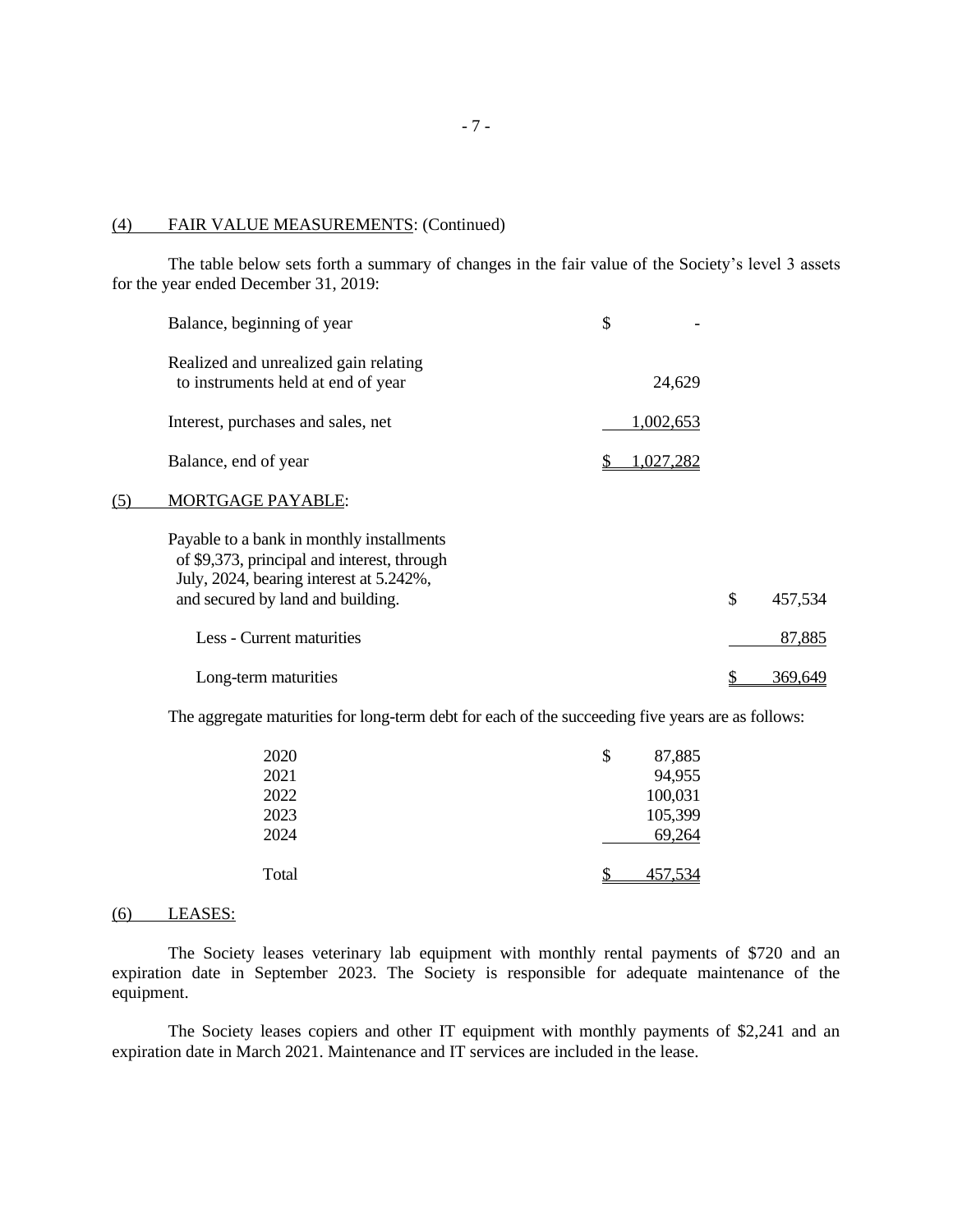#### (6) LEASES: (Continued)

Total future minimum lease commitments for each of the next four years are as follows:

| 2020 | 35,533 |
|------|--------|
| 2021 | 15,366 |
| 2022 | 8,643  |
| 2023 | 5,762  |
|      |        |
|      | 65,304 |

Total rent expense for the years ended December 31, 2019 was \$33,673.

# (7) NET ASSETS WITH DONOR RESTRICTIONS:

Net assets with donor restrictions at December 31, 2019 are as follows:

| Capital campaign    | 82,500  |
|---------------------|---------|
| Foster care         | 2,500   |
| Vehicle and signage | 17,184  |
| In perpetuity       | 7,520   |
|                     | 109,704 |

#### (8) DONATED MATERIALS AND SERVICES:

In-kind donations of material are recorded at their estimated fair value at the date of donation. Such donations are reported as unrestricted support unless the donor has restricted the donated asset to a specific purpose. The Society did not receive in-kind donations of materials during the year ended December 31, 2019.

Donations of services are recorded if they create or enhance a non-financial asset or are specialized skills that would be purchased if they were not donated. The Society did receive donated services for the years ended December 31, 2019; however, no amounts have been reflected in the financial statements since the Society pays for most services requiring specific expertise and other individuals volunteer their time.

#### (9) ADVERTISING COSTS:

Advertising costs, used by the Society to promote its programs among the audiences it serves, are expensed as incurred. Advertising costs for the years ended December 31, 2019 was \$2,309.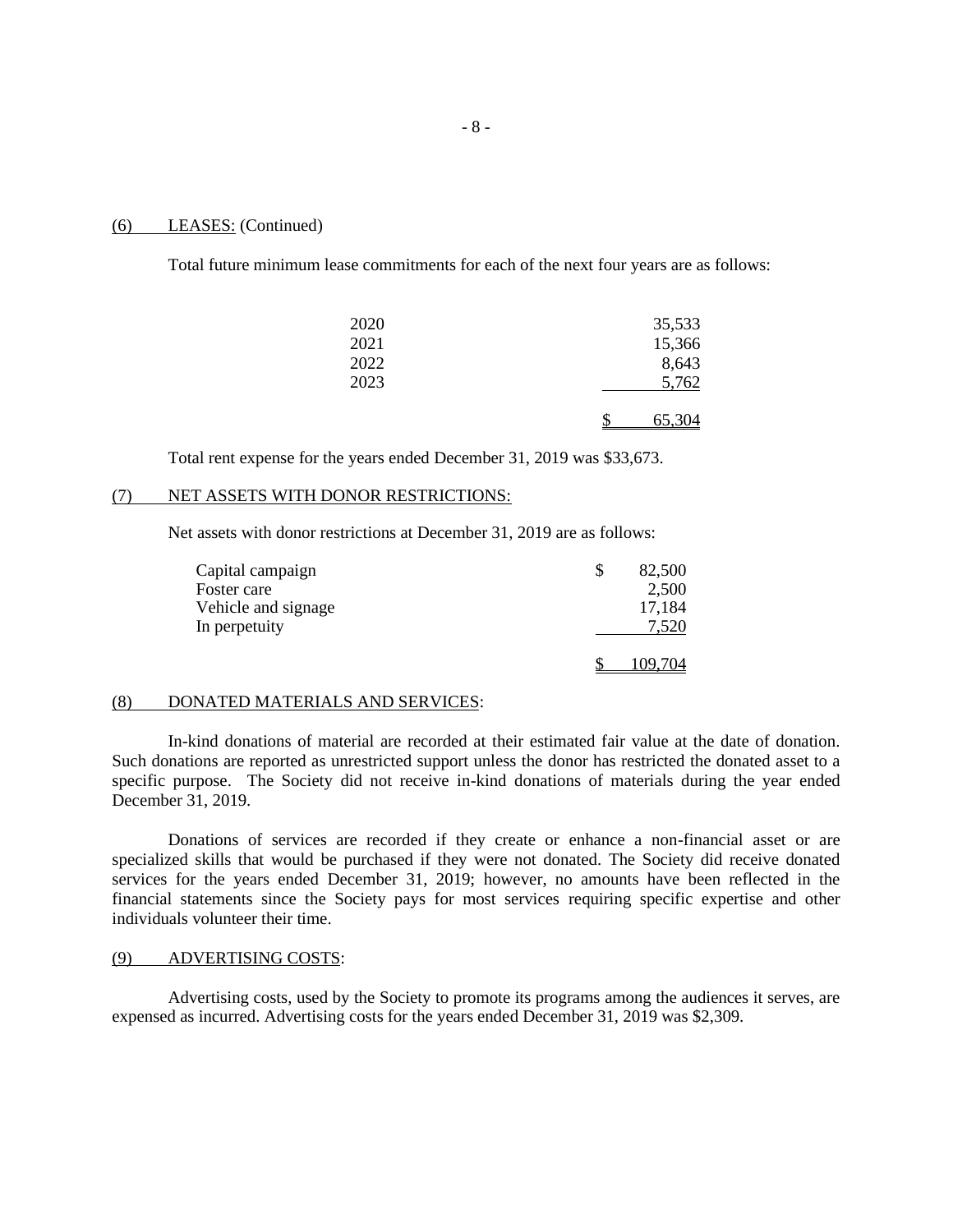### (10) LIQUIDITY AND AVAILABILITY:

Financial assets available for general expenditures, that is, without donor or other restrictions limiting their use, within one year, comprise of the following:

| Financial assets -                                                                                       |                 |
|----------------------------------------------------------------------------------------------------------|-----------------|
| Cash                                                                                                     | \$<br>1,606,042 |
| Receivables                                                                                              | 25,000          |
| Investments                                                                                              | 1,381,532       |
| Total financial assets                                                                                   | 3,012,574       |
| Donor imposed restrictions                                                                               | 109,704         |
| Financial assets available to meet cash needs for<br>general expenditures that is without donor or other |                 |
| restrictions limiting their use within one year                                                          | 2.902.8         |

The Society manages its liquidity and reserves following three guiding principles:

- operating within a prudent range of financial soundness and stability.
- maintaining adequate liquid assets to fund near-term operating needs.
- maintaining sufficient reserves to provide reasonable assurance that long-term obligations will be discharged.

### (11) PRIOR PERIOD ADJUSTMENTS:

The statement of activities has been restated to correct for an error: an incorrect calculation of accumulated depreciation in accordance with the depreciation method used by the Society. In previously issued financial statements, assets which were still in use and within their useful life, were incorrectly being shown as fully depreciated causing accumulated depreciation to be overstated. The effect of the restatement caused a decrease in beginning accumulated depreciation and an increase in beginning net assets by \$72,184.

|                                                  | Net Assets<br>Without Donor With Donor | Net Assets | Total              |
|--------------------------------------------------|----------------------------------------|------------|--------------------|
|                                                  | Restrictions Restrictions              |            | Net Assets         |
| Balance, December 31, 2018, as previously stated | $$6,661,355$ \;                        |            | 9,624 \$ 6,670,979 |
| Correction of beginning accumulated depreciation | 72.184                                 |            | 72.184             |
| Balance, December 31, 2018, as restated          | \$6,733,539                            | 9,624      | \$6,743,163        |